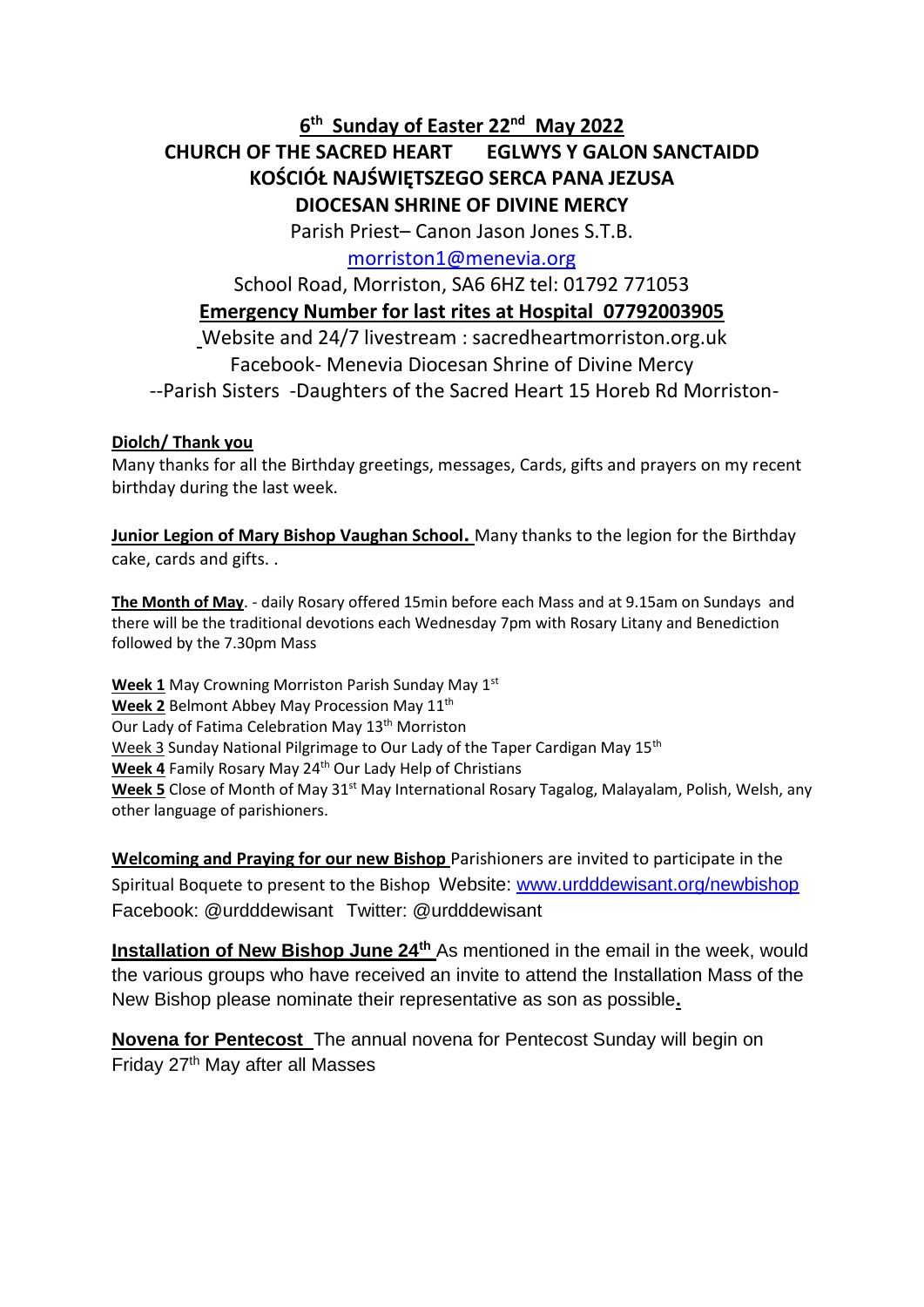### **Sunday 22nd May 6 th Sunday of Easter**

5.30pm ( Sat Vigil) Pro Pop 9.30am ( Rosary 9.15am) Buendia Family 11am Pat Hacche RIP Francesca Sartori 7.45 pm Santo Nino Novena 8pm Erlinda Fernandez 2<sup>nd</sup> Anv Reuben

#### **Monday**

9.30 am Ken Cox RIP Theresa and Roger 10.30am Chaplet at Hospital Chapel 2pm Knitting group Lectio Divina

#### **Tuesday Our lady Help of Christians**

9.30am Holy Souls – Church Box Followed by Novena to St Anthony 3.15pm Junior Legion of Mary -Bishop Vaughan School 6.00pm Legion of Mary 7.30pm Family Rosary and Benediction

### **Wednesday**

9.30am Bobby RIP 7pm May Devotions 7.30pm Vigil Mass of the Ascension Pat Simons RIP - SVP

#### **Ascension Thursday (Fr Jason Day Off )**

9.30amKen Cox 3 of 4 Family Coffee morning 7.30pm Solemn Mass Fr Delaney RIP - Heather

#### **Friday**

12 noon Funeral Margam Crematorium William John Anthony RIP 3pm Hour of Mercy led by sisters 7pm Confessions 7.30pm Eleanor and Alexander Wedding Blessings -Heather

#### **Saturday**

9.30am 1<sup>st</sup> Communion class 10.15am The Rosary 10.30am Holy Mass Sajimon Birthday Blessings Family 11am Confessions 4pm General Childrens Catechism

#### **Sunday 29 th May Pentecost Sunday**

5.30pm ( Sat Vigil) Thaksgiving Louisea Birthday- Chavaz family 9.30am ( Rosary 9.15am) Eileen Griffiths Kevin and Alison 11am Betty RIP Joan 1pm Pro Pop 8pm Int of Fr Jason - Maureen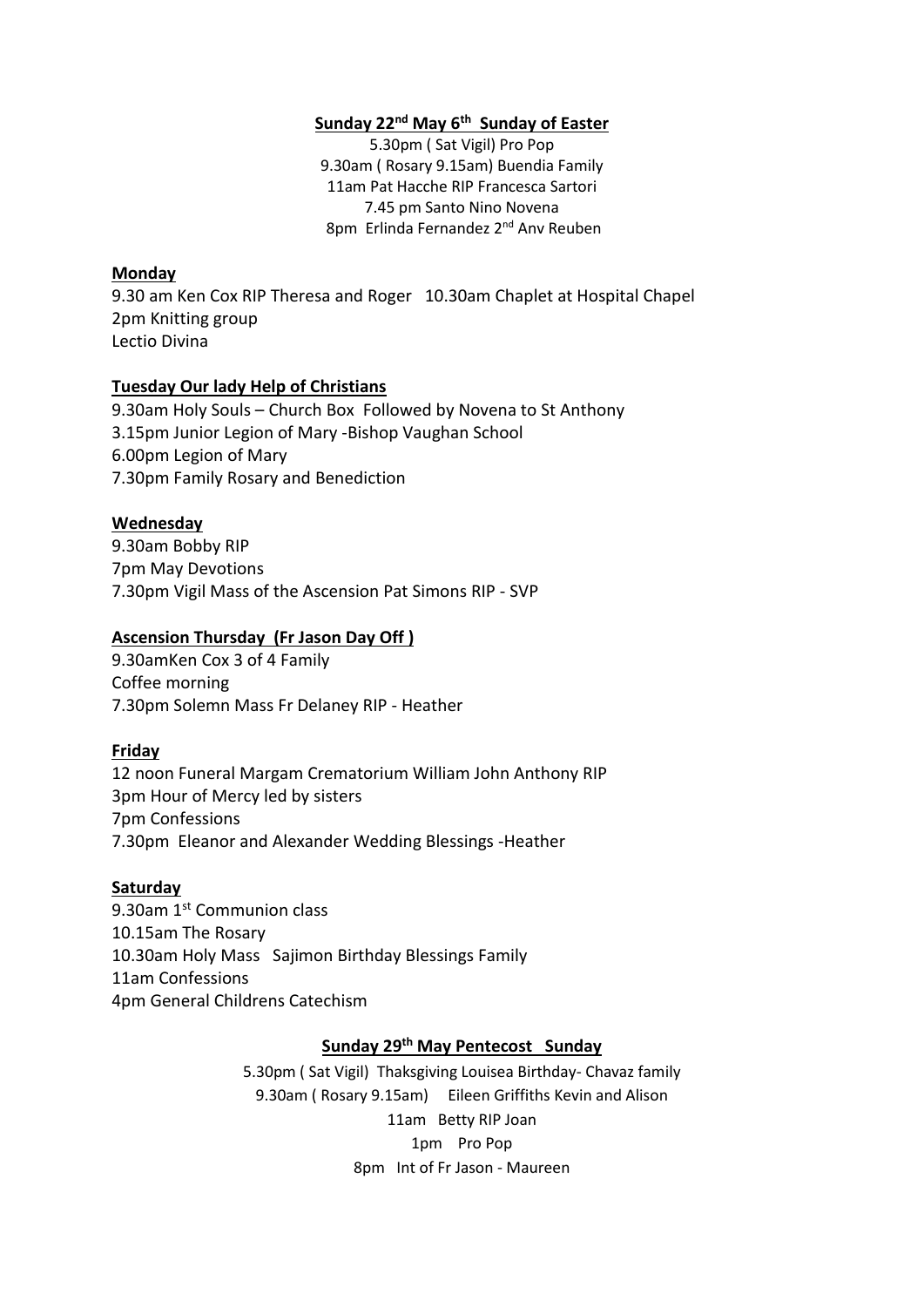#### **Welcome**

We welcome to the parish 3 Ukrainian Refugees, a Mother and her 15<sup>th</sup> Month Baby girl, and her Aunt. Welcome cards ,new items. voucher or Money for a welcome pack can be left at the Presbytery.

#### **St Thomas Celebration**

The annual celebration for St Thomas will take place on Sat July  $2^{nd}$  5.30pm followed by procession of the Statue. This event is sponsored by the Kerelite Community . The celebration following is by ticket only

**500 years of the faith in the Philippines**. We are planning on a special celebration to mark the 500th Anniversary. Possible date- June 27<sup>th</sup> Mother of Perpetual Help

#### **New parishioners**

Registration form can be found here https://sacredheartmorriston.org.uk/wp-content/uploads/2021/07/Parish-Registration-Form-2021.pdf

**Standing orders** The easiest way to support your Parish is by setting up a standing order. Not only does this ensure a steady regular contribution to the parish but also assist Pauline and Paul from having to make regular visits to bank and handling cash Please consider taking out a standing order/ direct debit if you have not done so already. Forms are available in the porch or on parish website <https://sacredheartmorriston.org.uk/wp-content/uploads/2020/03/Standing-order-form.pdf>

if you are a UK Tax payer you may also like to Gift Aid your offering <https://sacredheartmorriston.org.uk/wp-content/uploads/2020/03/Gift-Aid-form.pdf>

#### **Help Needed**

The hostel of Mother Theresa is planning to reopen it doors to the homeless however help is needed at the men hostel. If there are any men available to stay for one night in a single room so as to be a secure presence for the Sisters then please contact the Sr Superior 01792 463107

**Readers rota** Many thanks to those who kindly completed the Rota form , Kathryn Merry is compiling a new rota, if you would like read at one of the Sunday Masses, please inform Kathryn or Fr Jason to be included.

## **May Altar Flowers For Our Lady**

**Week 1** Sheila and Anthony Lewis **Week 2** Andrea and Anthony **Week 3** Dessia

**Week 4** Christine and Alcantar Family **Week 5** Escalante Family and In Memory of Rino – Cynthia

**Mass Intentions** Please note there are no available dates for Mass requests until June 6th

**1st Communion 2024** Parishioners who have registered will already have been invited to enrol their children in the 2 year programme which starts Sept 2022**.** 

**Reinstating of Sunday Obligation for Sunday Mass** From Pentecost Sunday the Obligtion to be present at Sunday Mass will be reinstated. . Those who are ill, caring for the sick or involved in emergency services on a Sunday are exempt from the obligation. There are a great selection